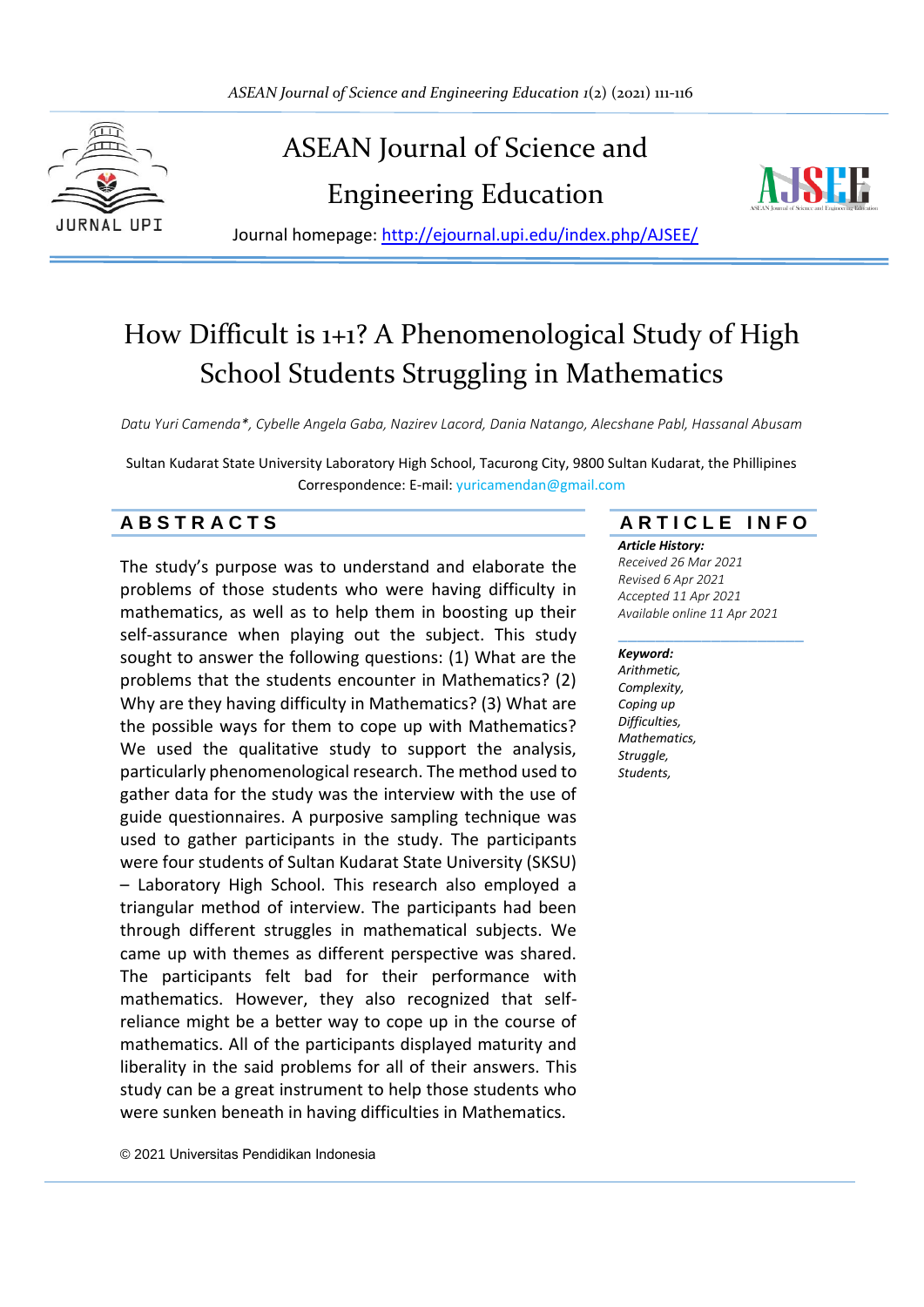#### **1. INTRODUCTION**

The basic knowledge of Mathematics at secondary level is the crucial factor that determined their' excellent performance or not at great (Hailikari, *et al*., 2008; Bottge *et al*., 2002). This is because this subject is very crucial for further applications, especially in industrial perspectives (Mohamad *et al.*, 2021; Suroto, S., & Nurdin, 2021) As indicated by Khiat (2013), previous techniques might be conceptualized as versatile because it may bring about better learning and expanded comprehension. Moreover, according to Hilikari *et al* (2008), the strain to fit in for somebody entering secondary school is enormous. Mulwa (2015) also states that in general, most Filipinos will despise Math, notwithstanding asserting that it's not one of their preferred subjects in school. Lastly, the expression "self-adequacy" is utilized to depict as an incredibly motivating force to surpass difficulties (Stankov and Lee, 2017).

Many mathematics skills were involved in problem-solving (Surya and Putri, 2017; Amalia *et al*., 2017). However, a large number of students have not acquired the basic skills they need in mathematics so that many students have difficulty solving mathematical problems (Tambychik and Meerah, 2010; Lee *et al*., 2018). If mathematics learning is not equally effective for all students, then the students' mathematical abilities will worsen. Understand student difficulties in math skills is one way to help this group of students (Zhou *et al*., 2020).

This study focused to further elaborate and identify the problems of those students who were having difficulty in terms of the subject, and to likewise help them in boosting up their self-assurance when playing out the Mathematics Course.

#### **2. METHODS**

The Qualitative Study, particularly Phenomenological Research, unveils the journey and experience of the Junior High School students of Sultan Kudarat State University- Laboratory High School. A Purposive Sampling technique was used by the researchers to gather the participants in the study. The researchers conducted one on one interview to consolidate depth information on each participant. This study employed the data gathering procedure as **Figure 1.**



**Figure 1.** Showing data gathering procedure of the study.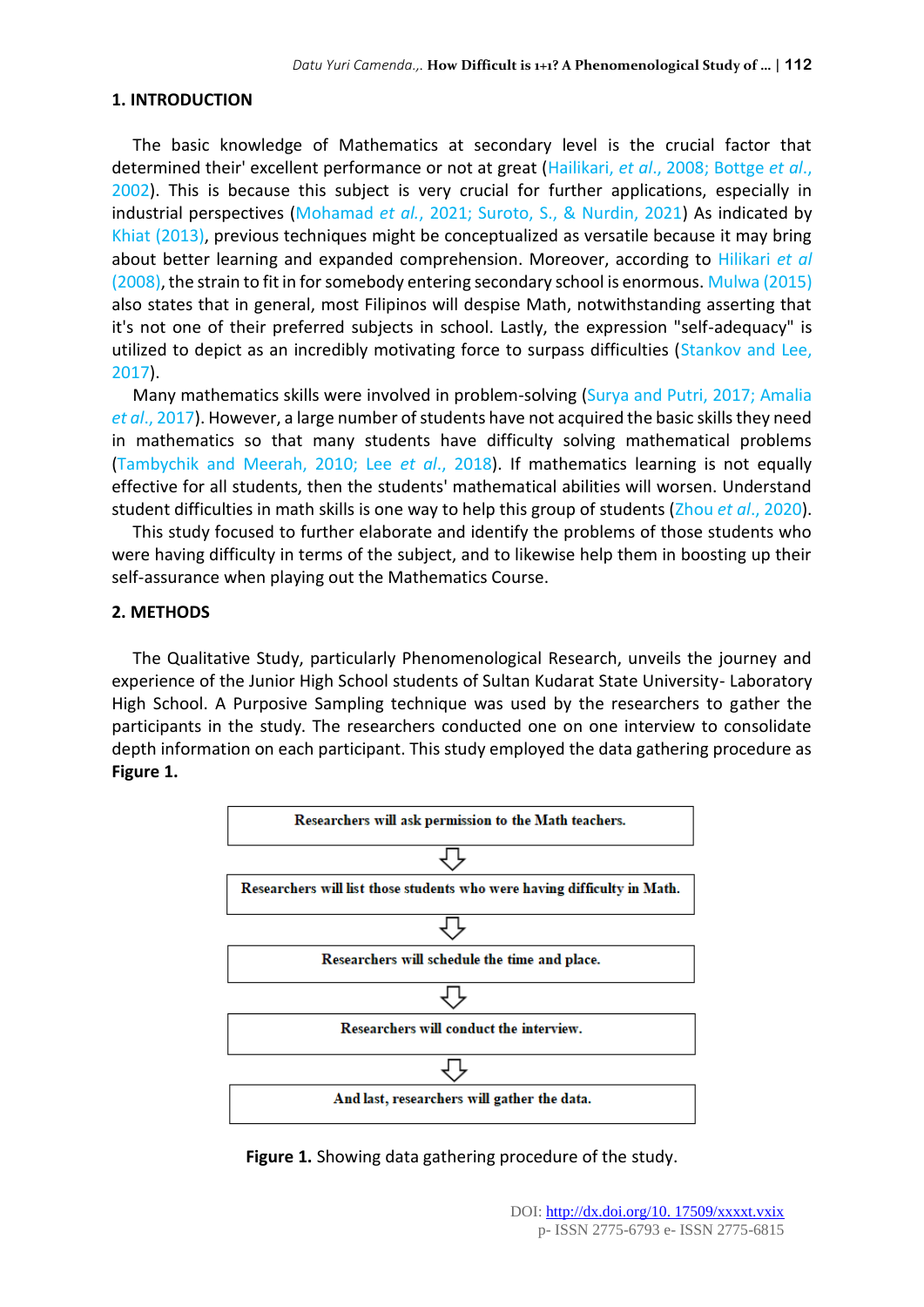#### **3. RESULTS AND DISCUSSION**

The research follows the process and format of Interpretative Phenomenological Analysis (IPA) to make sense with the Qualitative Data obtained from research participants. The themes analyzed in **Table 1**.

|         | <b>Themes</b> | <b>Participants' Responses</b>                                                         |
|---------|---------------|----------------------------------------------------------------------------------------|
| $1_{-}$ | 0f<br>Lack    |                                                                                        |
|         | <b>Focus</b>  | : "Mathematics is very hard, and I don't like math. With that reason I feel hopeless." |
|         | Apathy        | : "I am easily distracted because I can only focus on one thing."                      |
|         | Obstruction   | : "I am annoyed because I can't get it and my head hurts."                             |
|         | Frustration   |                                                                                        |
| 2.      | Complexity    | : "I am a slow learner, and those number are very difficult to understand."            |
|         | οf<br>the     |                                                                                        |
|         | Subject       |                                                                                        |
| 3.      | Social        | : "Many of my friends also struggles and I am happy that I am not the only one."       |
|         | Influence     |                                                                                        |
| 4.      | - Self        | : "I will study hard it because if somebody's need to learn, that's me."               |
|         | Reliance      |                                                                                        |

| Table 1. Themes of Students having difficulties in Math |  |
|---------------------------------------------------------|--|
|---------------------------------------------------------|--|

Students are commonly sent to school to attain education, develop their thinking abilities, and dream of a brighter future (Maryanti *et al.*, 2021). Eventually, other students are having struggles and difficulty in the subject of Mathematics. In this study, the life of four students shares their apathy and resentment with the particular subject.

Under the superordinate theme, Lack of Focus, an individual who struggles in Mathematics has a specific reason to gain a lack of focus. In their responses to the interview questions, three sub-themes emerged from the superordinate theme. The three identified sub-themes were the following: (1) Apathy, which talks about their absence of interest in the subject (2) Obstruction, which tackles the factors why those participants are having difficulty in Mathematics; and (3) Frustration, which could be the effects caused by the said research topic (Intriago Conforme and Melendez, 2020; Alrajeh *et al*., 2020; Irvine 2020).

The others lack interest because of apathy; they are not having much interest in the subject. While others have an Obstruction, there is something that blocks them and makes it difficult for them to understand their topics. Others have Frustration; as Mathematics is not the only subject that pertains to focus with the participants were frustrate to sort out numbers, including variables, rumbled upon.

Under the superordinate theme, Complexity of the Subject; it's specified the effects of it for the respondent. Most of the respondent's answers emphasize their claims about struggling in the subject by transferring one lesson to another in a little amount of time since students are required to apply and integrate many mathematical concepts and skills during the decision-making and problem-solving processes. The delay in the transfer process causes a lack of mathematical skills in students (Tambychik and Meerah, 2010).

Going through superordinate theme, Social Influence; upholding socialization, and communication of the respondents to their friends and peers can be a great impact in learning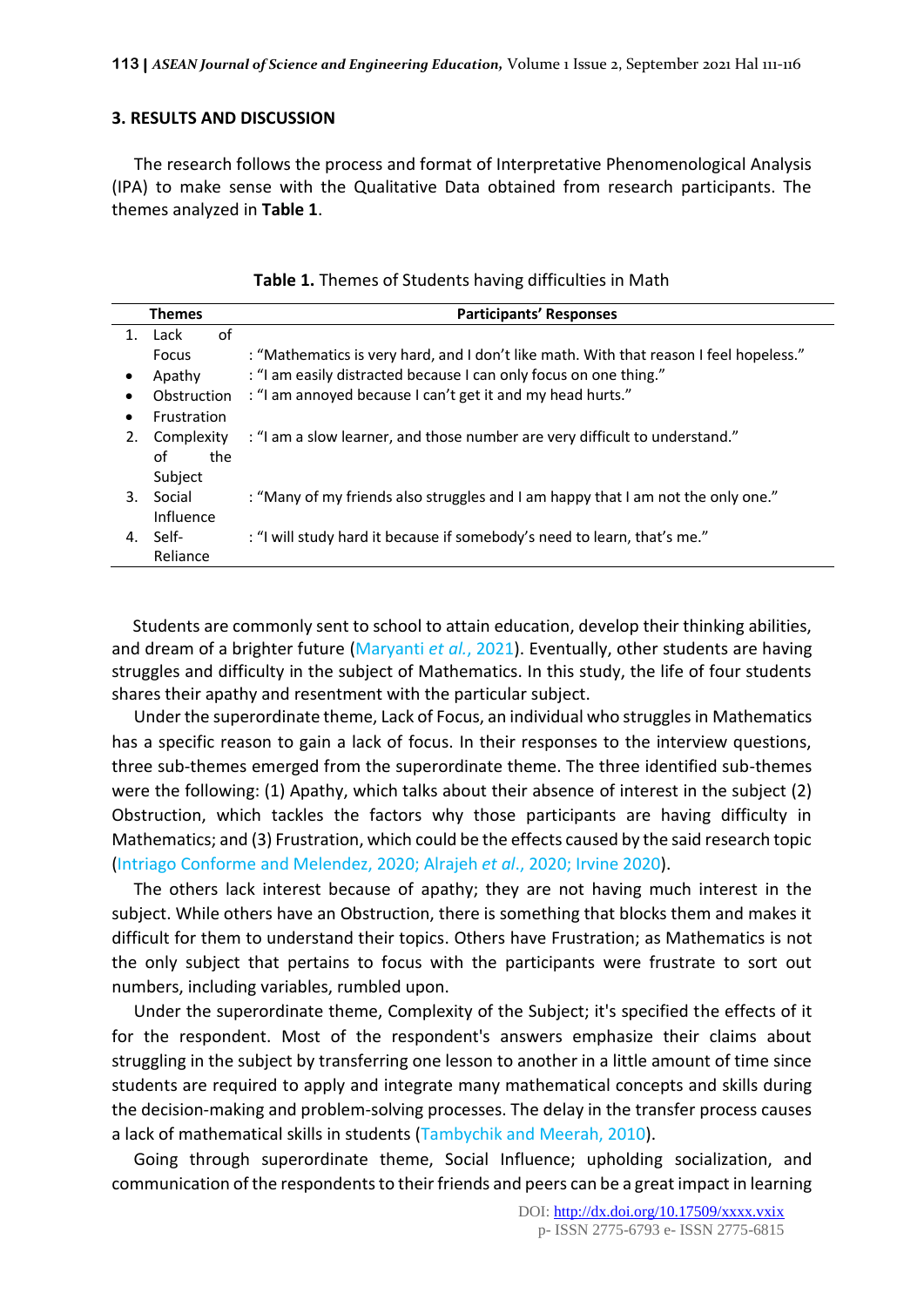(Ahmad, 2021). The participants' friends understand their situation because they also felt the struggles in Mathematics. To improve the quality of learning, an increased interest in involving students as partners in teaching and learning must be applied (Stigmar, 2016). A peer tutor is anyone who has the same status as the person being mentored and acts as a complement and active partner like a teacher in the teaching and learning process (Dawson *et al*., 2014).

Lastly, the superordinate theme, Self-Reliance; the participants believe that they can cope by relying on themselves to understand their lesson thoroughly. Based on the struggles that the participants experienced, they gain inspiration to strive for better grades in Mathematics.

#### **4. CONCLUSION**

The researchers identified that there were various circumstances that had influence the learning process of some students in Mathematics. They had different perspectives on how they struggle on Mathematics. Some can't focus and others can't process the topic easily in their mind. Being distracted by the surrounding things don't help them either to concentrate on the subject. However, self-reliance might be a better way to learn and it might be the best way to learn more in performing out Mathematics.

#### **5. ACKNOWLEDGEMENTS**

We thank to Sultan Kudarat State University - Laboratory High School. Immeasurable appreciation and most profound gratitude for the help and support of Sultan Kudarat State University - Laboratory High School for giving us an opportunity to join in this event. It is also a pleasure to acknowledge the presence of those researchers who made this study fulfilled.

#### **6. AUTHORS' NOTE**

The authors declare that there is no conflict of interest regarding the publication of this article. Authors confirmed that the paper was free of plagiarism.

#### **7. REFERENCES**

- Ahmad, C. V. (2021). Causes of students' reluctance to participate in classroom discussions. *ASEAN Journal of Science and Engineering Education*, *1*(1), 47-62.
- Alrajeh, T. S., and Shindel, B. W. (2020). Student engagement and math teachers support. *Journal on Mathematics Education*, *11*(2), 167-180.
- Amalia, E., Surya, E., and Syahputra, E. (2017). The effectiveness of using problem based learning (PBL) in mathematics problem solving ability for junior high school students. *International Journal of Advance Research and Innovative Ideas in Education*, *3*(2), 3402-3406.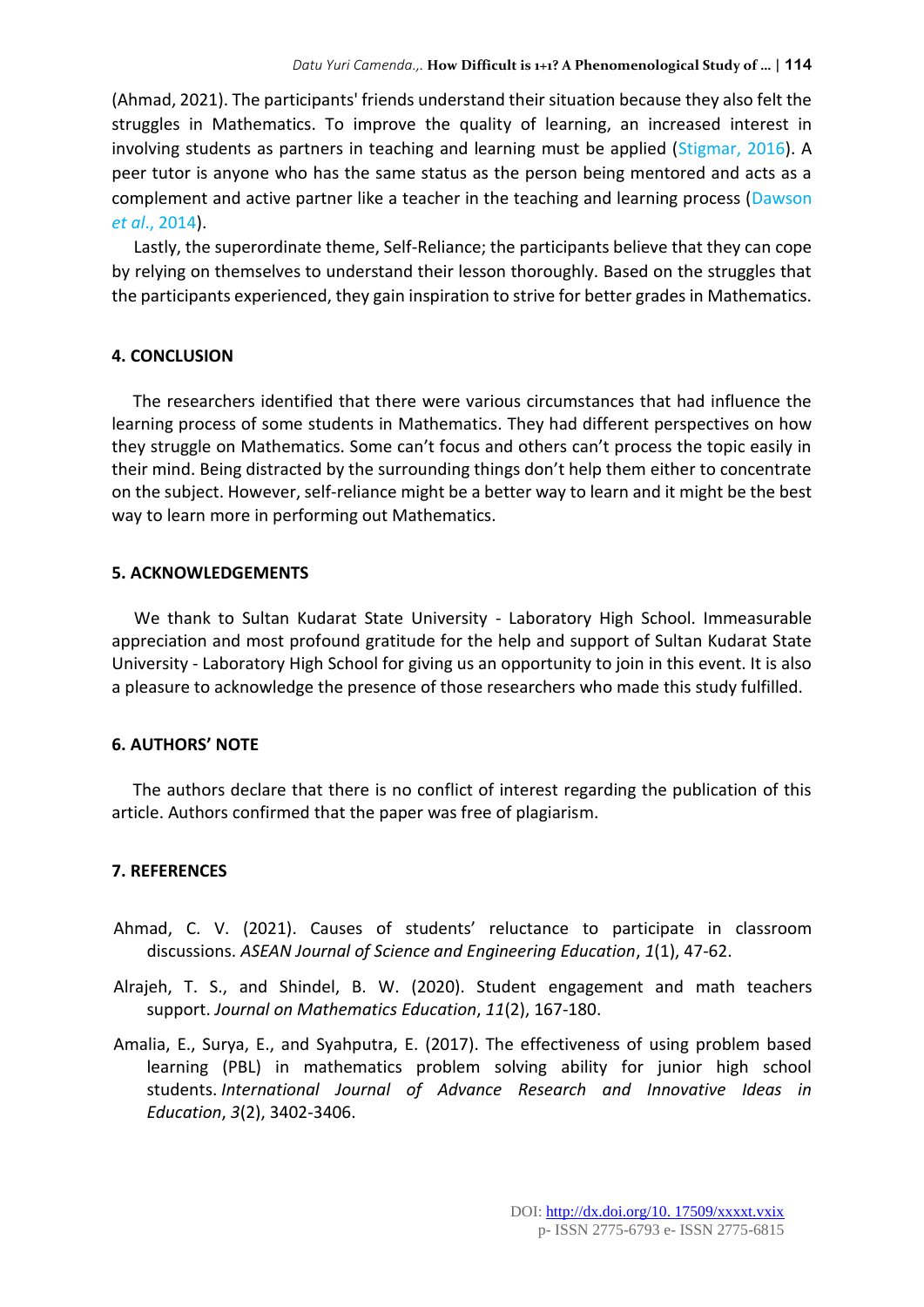- Bottge, B. A., Heinrichs, M., Mehta, Z. D., and Hung, Y. H. (2002). Weighing the benefits of anchored math instruction for students with disabilities in general education classes. *The Journal of Special Education*, *35*(4), 186-200.
- Dawson, P., van der Meer, J., Skalicky, J., and Cowley, K. (2014). On the effectiveness of supplemental instruction: A systematic review of supplemental instruction and peerassisted study sessions literature between 2001 and 2010. *Review of Educational Research*, *84*(4), 609-639.
- Hailikari, T., Nevgi, A., and Komulainen, E. (2008). Academic self‐beliefs and prior knowledge as predictors of student achievement in mathematics: A structural model. *Educational Psychology*, *28*(1), 59-71.
- Intriago Conforme, D. F., and Melendez, H. V. (2020). The recreational activities and their influence on learning mathematics based students. *International Journal of Psychosocial Rehabilitation*, *24*(2).
- Irvine, J. (2020). Positively influencing student engagement and attitude in mathematics through an instructional intervention using reform mathematics principles. *Journal of Education and Learning*, *9*(2), 48-75.
- Khiat, K. (2013). Conceptualization of learning satisfaction experienced by non-traditional learners in Singapore. *Educational Research Ejournal*, *2*, 92-106.
- Lee, Y., Capraro, R. M., and Capraro, M. M. (2018). Mathematics teachers' subject matter knowledge and pedagogical content knowledge in problem posing. *International Electronic Journal of Mathematics Education*, *13*(2), 75-90.
- Maryanti, R., Nandiyanto, A. B. D., Hufad, A., & Sunardi, S. (2021) Science education for students with special needs in Indonesia: From Definition, Systematic Review, Education System, to Curriculum. *Indonesian Journal of Community and Special Needs Education*, *1*(1), 1-8.
- Mohamad, M. A., Putra, Z. A., Bilad, M. R., Nordin, N. A. H. M., & Wirzal, M. D. H. (2021) An excel based tool development for scheduling optimization. *ASEAN Journal of Science and Engineering Education*, *1*(1), 7-14.
- Mulwa, E. C. (2015). Difficulties encountered by students in the learning and usage of mathematical terminology: A Critical Literature Review. *Journal of Education and Practice*, *6*(13), 27-37.
- Stankov, L., and Lee, J. (2017). Self-beliefs: Strong correlates of mathematics achievement and intelligence. *Intelligence*, *61*, 11-16.
- Stigmar, M. (2016). Peer-to-peer teaching in higher education: A critical literature review. *Mentoring and Tutoring: partnership in learning*, *24*(2), 124-136.
- Suroto, S., & Nurdin, N. Economic analysis: Solar panels application of NFT (Nutrient Film Technique) hydroponic system in Bandung. *ASEAN Journal of Science and Engineering Education*, *1*(1), 21-30.